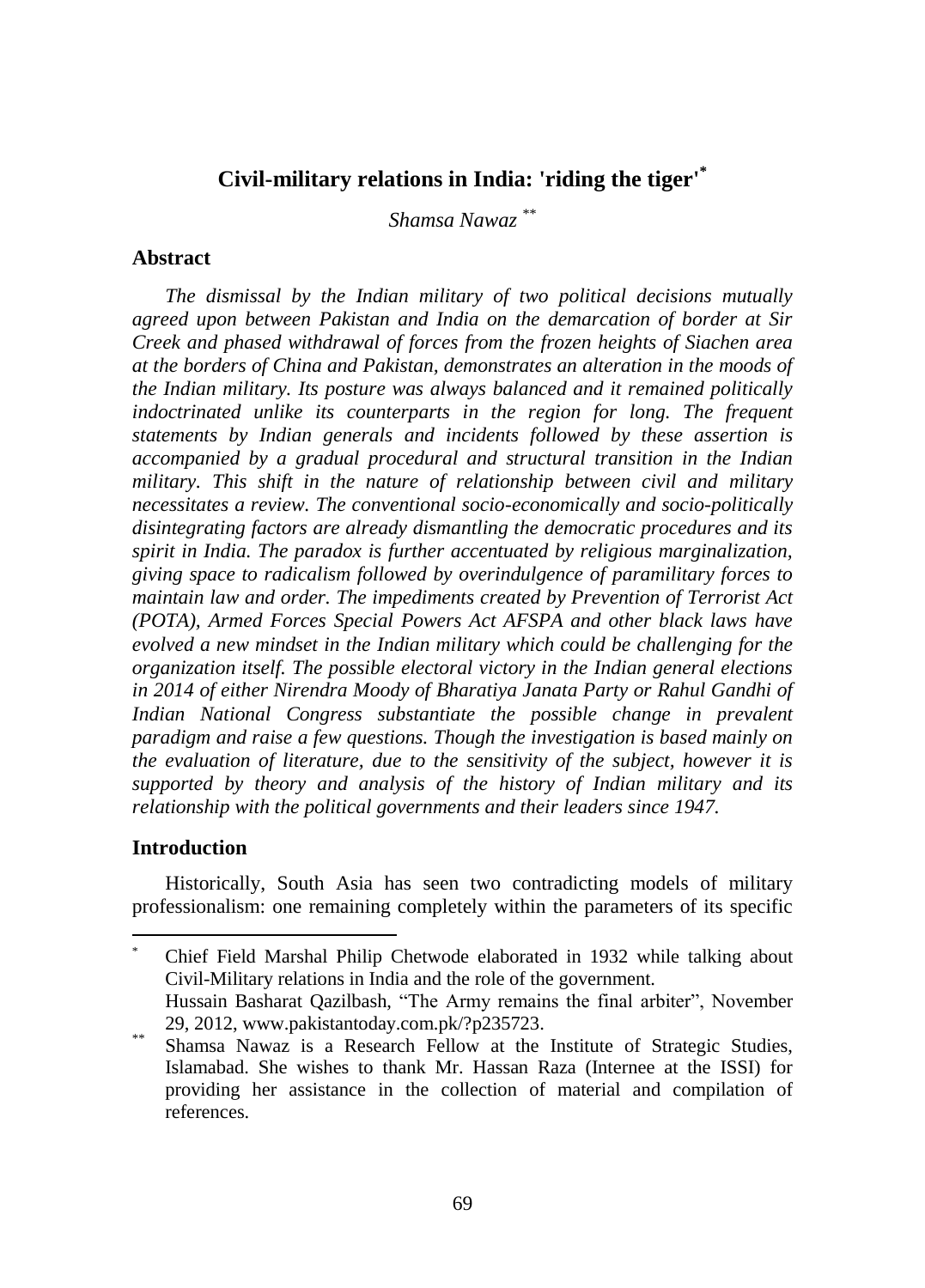career traditions, while the other has believed in its contribution to the political realm. Both of the paradigms, as seen in the cases of India, Pakistan and Bangladesh and to some extent in Sri Lanka, have often appeared poles apart, but their complex and even tense relations with their civil counterparts necessitate more than cursory surveys that we have seen so far. In that vein, the militaries of India and Pakistan in particular have been posited as two different models altogether where one remains subservient to civilian authority, whereas the other overtakes it, or even subverts it. That is how the two different kinds of generals political versus the fighting—become familiar images of two South Asian case studies.

Other than dissecting the symbols such as what khaki is and what civil is, we need to locate the grey areas where two echelons could even feed into each other through sheer expediency and dependency and thus, understandably, not be devoid of mutual contests. Civilian and military bureaucracies under both these models share ambiguities when it comes to the issues of decentralization, restoration of law and order and dealing with insurgencies. Their relations with the external forces, through training programmes, joint exercises and sharing of technical know-how, posit them in an almost not too dissimilar context.

This historical module of convergence of civil-military policies, in the absence of land-based warfare, and in the wake of concepts such as deterrence and peace time strategies, also seem to have initiated a debate on the levels of intervention by the military in developed political cultures like that of India, which is the second largest democracy. The co-existence of Indian military with other weakened institutions of parliamentary democracy\*\* is treading tightly. On the other hand, the recent pronouncements of the Indian generals on Sir Creek and Siachin, who represent a relatively secure and autonomous Indian military, both constitutionally and organizationally, necessitate an answer. Is it a press forward to dominate the foreign policy? Is this pressure motivated by the desire to defend its authority or to dominate the civil authorities? The sense of overwhelming power and dissimilarities between the military and the civilian organizations and the military and the corporate organizations are the supportive paradigms to the changing moods of the Indian military. For, what could be the

 $\overline{a}$ 

<sup>&</sup>quot;India's agenda for socioeconomic change has evolved into a reactive state. This state is omnipresent, but feeble: it is highly centralized and interventionist, and yet seems powerless,"

Atul Kohli, *Democracy and Discontent: India's Growing Crisis of Governability*, Cambridge University Press, 1990. p6.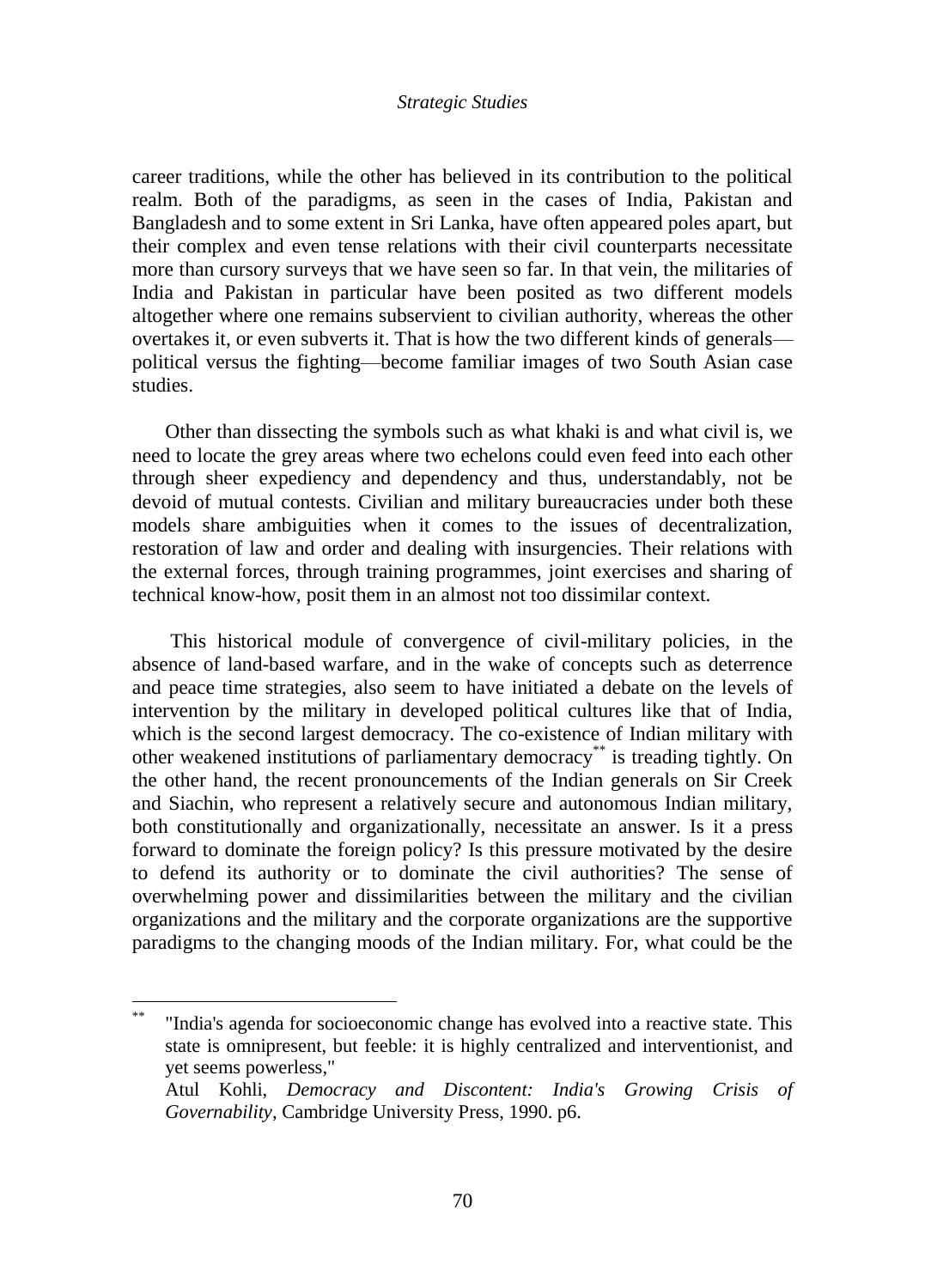level of intervention? Influence, blackmail, displacement and supplantment?<sup>1</sup> (The term is explained in the Appendix)

Just as "India's size and diversity pose considerable difficulties for any study attempting to generalize about the polity as a whole,"<sup>2</sup> the Indian military, and especially the army, also encapsulates an equally baffling collage of ethnicities, caste and creed based identities where there are lingual, religious and regional proclivities. They spawn their own trajectories while interacting with the Indian overarching nationalist paradigm. They are multi-layered and multi-dimensional, forming diverse cultures and religions serving together the cause of one composite dispensation. So far, its academic and media portrayal has been of a well assimilated and cogently incorporated establishment. But, how random is this collection in the backdrop of the multi-coloured realities of separatism, communalism and other intangible factors? The "unity in diversity" is as fragile as the battlefield between the "unity" and "diversity" wherein politicization, and even its formulations, may underlie several contrasts within these given compositions. Or, is there more of a flamboyant illusion creating a mythical monolith overriding conflictive and competitive primordial identities? Jawaharlal Nehru had himself admitted: "When we talk loudly of our nationalism, each person"s idea of nationalism is his own brand of nationalism. It may be Assamese nationalism, it may be Bengali, and it may be Gujrati, Uttar Pradeshi, Punjabi or Madrasi. Each one has his own brand in mind. He may use the word nationalism of India in mind, {but} he is {still} thinking of that nationalism in terms of his own brand of it. When two brands of nationalism come into conflict, there is trouble." $3$ 

The rise of Hindu radicalism, with greater intensity ever since the Temple-Mosque conflict in Ayodhaya in 1992 contemporaneous with coercive role in the Indian Occupied Kashmir Valley and earlier in Punjab, has certainly raised serious issues about the presumed internal secularity of the Indian military and the assumption of this extra role that pits it against the forces from within. At a generalist and idealised level, being an Indian military person, over and above these proclivities, will be viewed as a given fact. Yet, in practical terms, as in the case of Indian Muslims and Sikhs, it could also create fears and apprehensions at various levels. Amidst a global discourse of Islamic terrorism since the 9/11 incidents and its attendant geo-political legacies, Muslim Indians within the Indian forces could be viewed both as exceptional assets, or elements worth watching. The Muslims all over the world are largely accused of/associated with extremism and terrorism. Their presence as a part of Indian military composition, for Islamophobic elements, could easily attract divisive forces. Furthermore, the region of South Asia is entrenched deep in terrorism, multiple forms of violence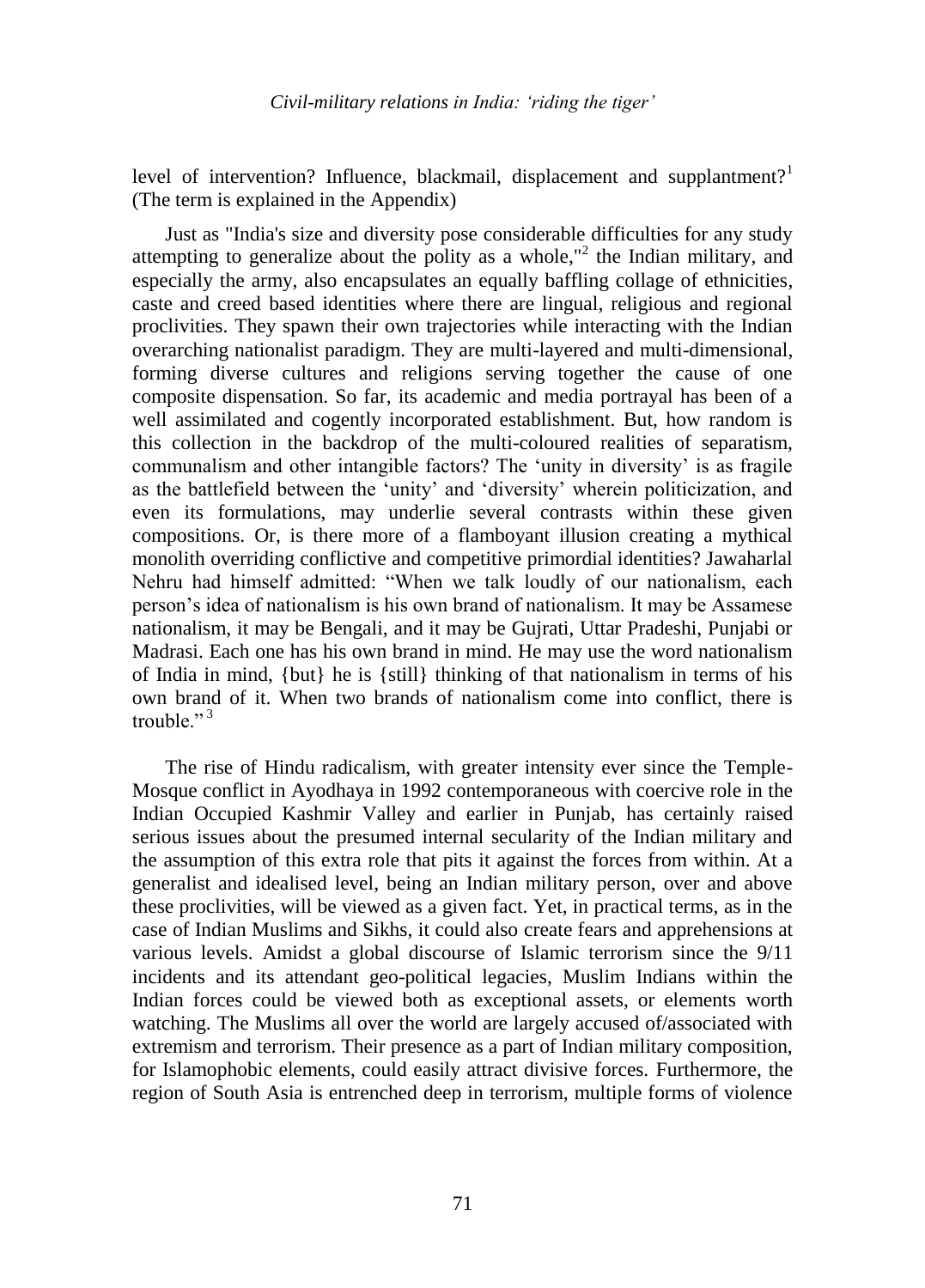and such other security challenges which can add strains on this apparently secularized plurality.

The overbearing presence of the military in certain states of India is compounded with several intricate sensitivities, particularly in their interface with the local politics. An excessive use of paramilitary for the maintenance of law and order, sometimes condescending into blatant use of force, may lead to a further conflagration in an existing conflict where democratic forces may suddenly find themselves on the proverbial back foot.

The dynamics of economic development within the contours of capitalism have more often engendered societal chasms leading to discrimination at several levels which may pit the have-nots against the haves, especially when the recruits come from a large section of underprivileged clusters. Such discriminatory dictums certainly lead to grievances, and their ethnic, communal and caste based identities may come in handy to cause "a million mutinies". The effects and imprints of such unevenness and hierarchical identities turn even graver with fewer outlets and ventilating mechanisms such as within the Indian military, which is itself rooted in one of the world's most stratified societies. In the same context, trajectories such as tradition and modernity unleash their own ambitions and anxieties, which could turn into collective grievances, and not remain merely confined to a few individuals of "a particular type". Such notions and commotions pose serious challenges to a transitional society such as India, especially owing to the presence of an independent media and an interdependent global village. Besides, due to the economic neglect of certain regions such as Kashmir, Assam and the North-East, a revered and assured sense of eternal unity with India cannot be objectively visualised.

Last, but not least; the canvass is also blurred by the uncomfortable relations of India with its non-Indian states neighbours in general, and with Pakistan in particular. The relations could be more manipulative, particularly in the wake of reactionary policies. Tit for tat is the national psyche inculcated on both sides of the Pakistan-India border, consciously woven while dealing with the civilian prisoners or on issues as strategic as nuclear proliferation. The repressive and directed policies are already vulnerable to social outbursts, particularly for societies divided by the geographical boundaries, as is seen in the past as well. Organizations, which are components of the societies, are walking on as tight a rope as the nations.

Nonetheless, despite having variant active disintegrating forces, cohesion in the Indian military is a rich model to learn from.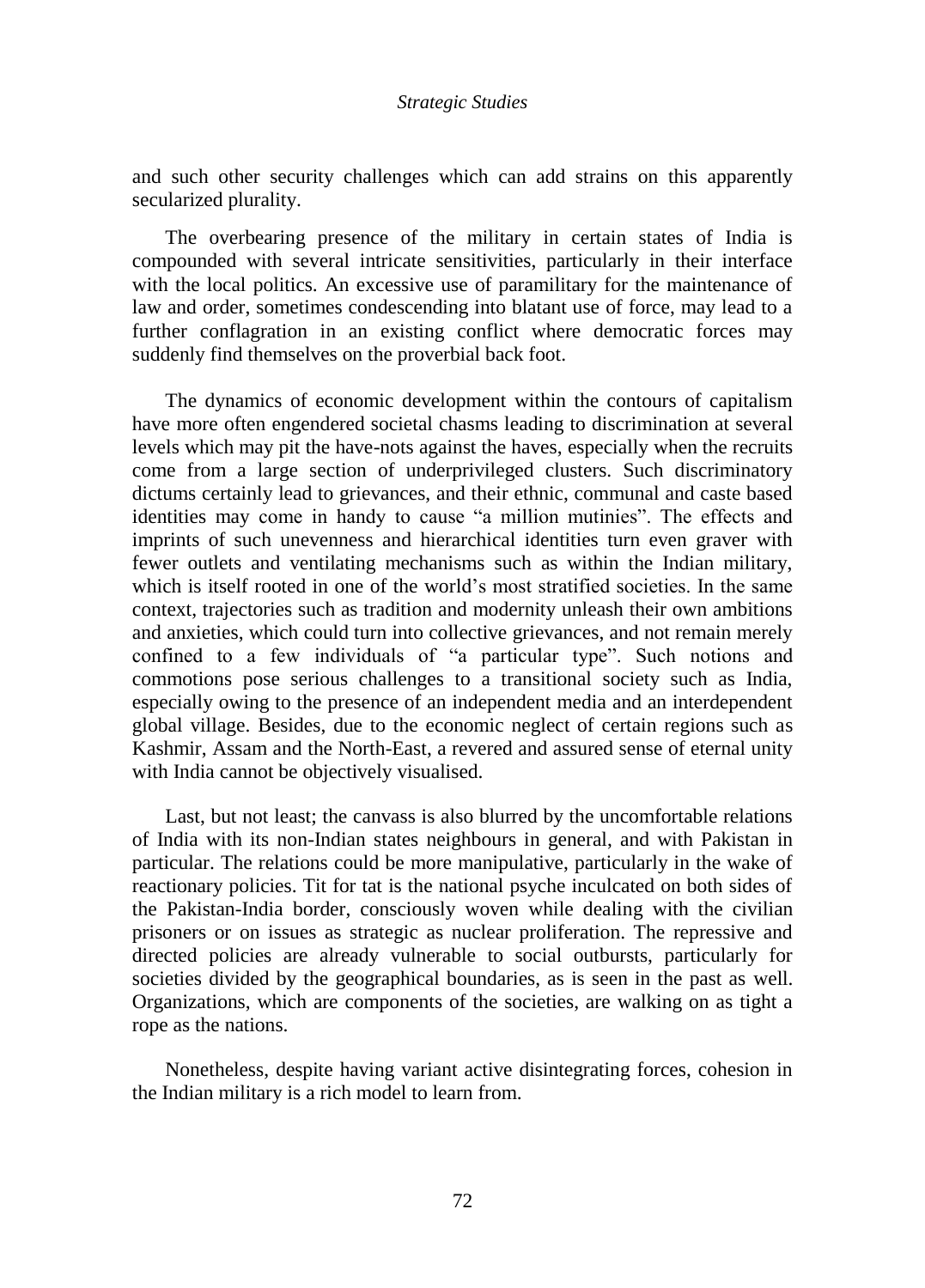### **Historical background**

The opposing reality of civil military relations, particularly in a large standing army and democracy, makes negotiations with power a placid and a compulsive dictum. In the words of Alfred Stepan, "the armed forces ability to control and exact violence makes them a critical member of the elite."<sup>4</sup> The limitations due to lack of connect with the society is understandable. However, it does not legitimize the notion of absolute civilian control; although the responsibilities become more difficult when policy problems are not exclusively civilian or military.

Historically, the British had looked up to the Indian army as an "oasis in the desert of chaos", <sup>5</sup> who had laid emphasis on the 'separate spheres' of influence contrary to Clauswitz, who had emphasized the combination of both which was further expanded by Lenin and Mao. $<sup>6</sup>$  However, this division of roles, in terms of</sup> British philosophy, remained critical for they were vulnerable to deep embitterment of relationship between the two (civil and military) as was seen during the times of Lord Clive. The last such conflict seen in the British India was between Kitchener and Curzon, which began on a low level but was later fuelled by a combination of high principle and even higher ambition, eventually forcing Curzon to leave. $\prime$ 

Underlined by the separation between responsibility and control, the military, though it had an internal autonomy, was subject to civilian scrutiny. Heterogeneous in its character, the British were eventually able to create a stable military organization for the pluralistic society of India, by the beginning of the  $20<sup>th</sup>$  century on account of:

- a. The introduction of technology to assist in quick decision making.
- b. Organizational integrity through professionalism.
- c. Administrative and financial checks were made through civil supremacy.<sup>8</sup>

On the other hand, for the Indians to accept the military as a final protector was an edged tool, to be used for ends in the prevalent politico-strategic and geoeconomic compulsions.

# **Post-colonial Indian military**

Born with an inherent xenophobia, the Indian military manifested allegiance to the idea of state and nationhood, after having navigated between the pathway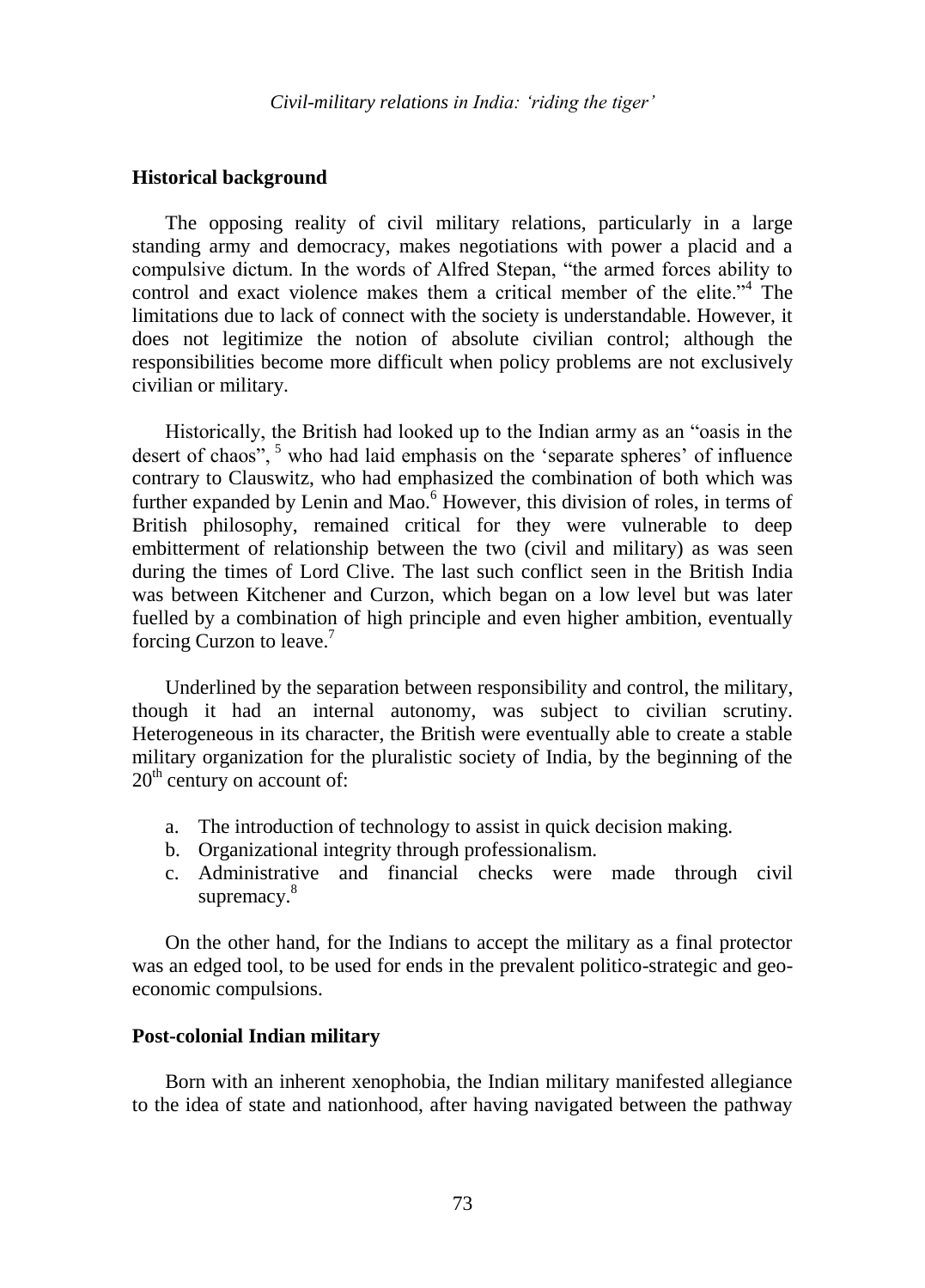of Tilak"s strong traditional political philosophy and Subhas Bose"s modern militarism. Even Gandhi"s pacifism was neglected as "cowardice". Respected as a founder of the civil-military relations in India, Nehru abandoned "the military and militarism as viable instruments or target for the national government.<sup>"9</sup> He believed that "the soldier is bred in an atmosphere where authority reigns and criticism is not tolerated. So he resents the advice of others, and when he errs, he errs thoroughly and persists in error. For him the chin is more important than the mind or brain $^{5,10}$ 

Confining the professional legacy of the British Army to purely British institutions, such as the officer"s mess and selection, Nehru wanted to make it a uniquely Indian Army. He agreed to Sir Roy Bucher, a British officer, who stayed on in 1947, after the partition of the subcontinent, as Commander-in-Chief, while speaking to the cadets of the Indian Military Academy, Dehra Dun, in 1948, saying that "no army which concerns itself with politics is ever of any value. Its discipline is poor, its morale is rotten and its reliability and efficiency is bound to be of the lowest order." $11$ 

Nehru had adopted a three-pronged strategy, in order to keep the calm of the gun:

- a. Keep its budget low, in the name of economy.
- b. Exhibit peaceful relations with the neighbouring countries. The concept of Pancheela (peaceful co-existence) was the reference used to further Gandhi's philosophy in this perspective.
- c. Avoid an extravagant army in numbers and keep it mobile.

Nehru insisted that their business is more to deal with the military tactics, and not the policy. He however emphasized more on the mechanized and improved paramilitary forces to challenge the internal threats.<sup>12</sup>

The civilian autocracy of Nehru was regrettably exhibited during the Sino-Indian War of 1962, when the deployment of troops was interrupted by him and his Defence Minister V. K. Krishna Menon. According to Lt. Gen. Menezes (Retd.), Nehru even "threatened court martial to the concerned and genuine military officers, during the defence briefings."<sup>13</sup> The role of the then Defence Minister was also pertinent in the promotions of the officers, because of which General K. S. Thumaya had resigned in 1950, but was restored by Nehru. There were also occasions when the inviolable operational domain was intruded. Both Nehru and Gandhi saw use of armed forces as normatively flawed and practically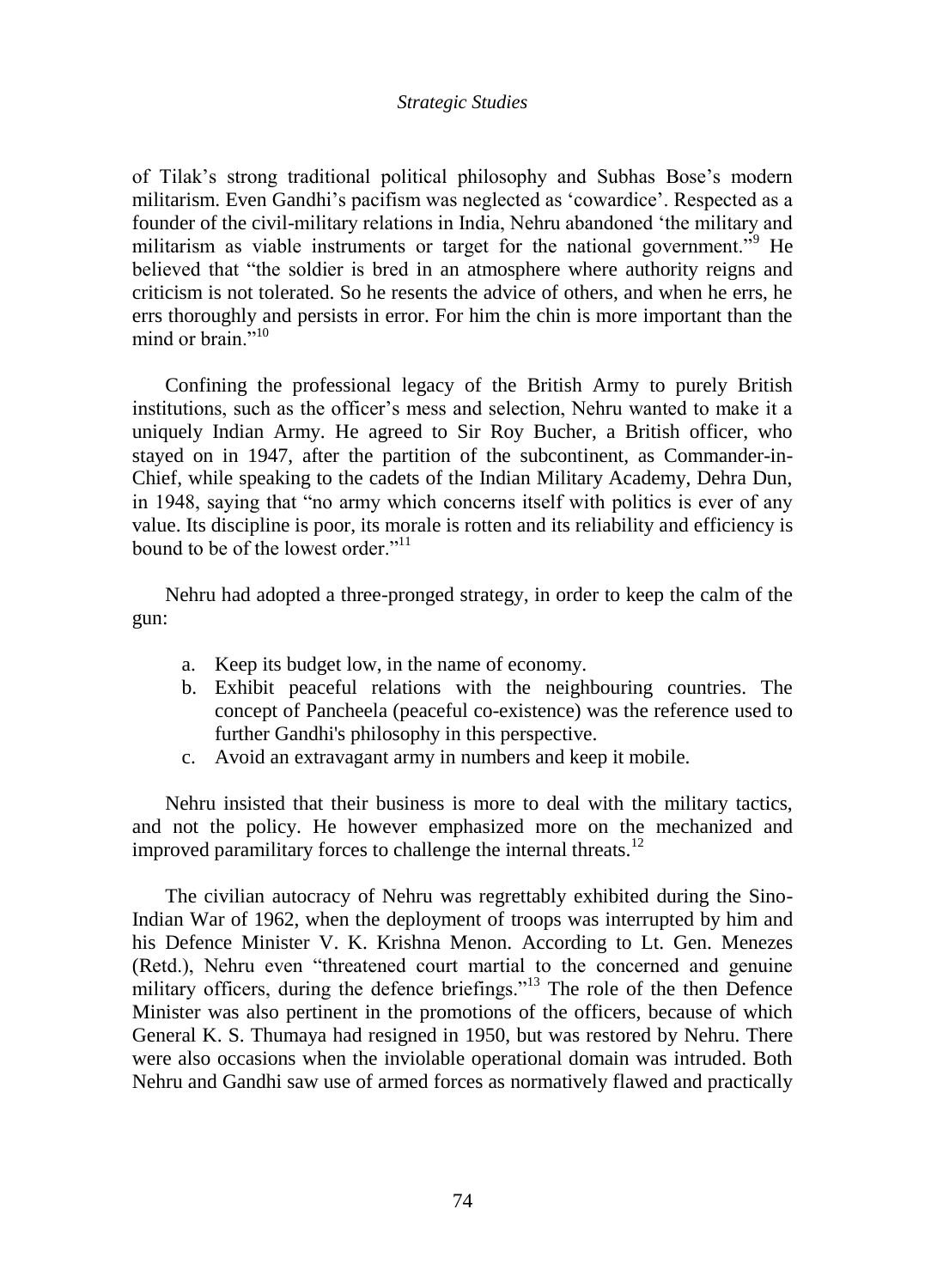costly for India. In fact, they did not want the military spending to be more than two peer cent of the GDP. $^{14}$ 

The strategic and military resolve of India has always been dependent on its political/civilian decision makers, with "civil" being interpreted as the bureaucracy and civil-military relationship been looked from the bureaucratic lenses. "The Government of India Allocation of Business Rules", published in 1961, suggests that the three Services Head Quarters are only the "Attached Offices" of the Department of Defence, with no mention of their chiefs in the rules, neither of their responsibilities. The Department of Defence, the Department of Defence Production and Supply, the Department of Research and Development and the Department of Ex-servicemen Welfare, along with the Finance Division, are all headed by civilian officers of the rank of Secretary.<sup>15</sup> This gave a subsidiary role to the military in India.

Theoretically, the military has never been supported as an appropriate instrument of policy. Though during the British times, there was little control of the military by politicians, the objective was different. They had to compete with the foreign as well as the indigenous forces. The internal dissensions also had to be met. But, after the partition, the same model could not have been carried on with the military as a created group which is meant to extend the policies for the protection of the civil society with the coordination of political and bureaucratic forces and not as subservient to the bureaucracy. Thus, it has as much an independent status as that of any other organ of the government, and its opinion must not be frustrated. Or else, the system could derail under any ambitious general or ambitious politician, or for that matter, even an ambitious bureaucrat, should the slavish model continues under different masters. The bridge provided by the bureaucracy remains bumpy, along with other several loopholes, "impatient for its results and fearful of a decline in its resource base (or its reputation), the military steps into politics in order to save itself by saving the  $n$ ation $^{1,16}$ 

# **The Indian milieu**

In order to keep the Indian army apolitical and uncontaminated, the military in India is educated about the socio-political milieu, including democratic governance through the curriculum in the military academy which eventually enhances the understanding of the innate role of the military. So far, the troika of military, political office and bureaucracy have upheld the constitutional authority. The respect for/of welfare of the people is maintained through institutionalization. Direct contact with the political offices has been avoided, and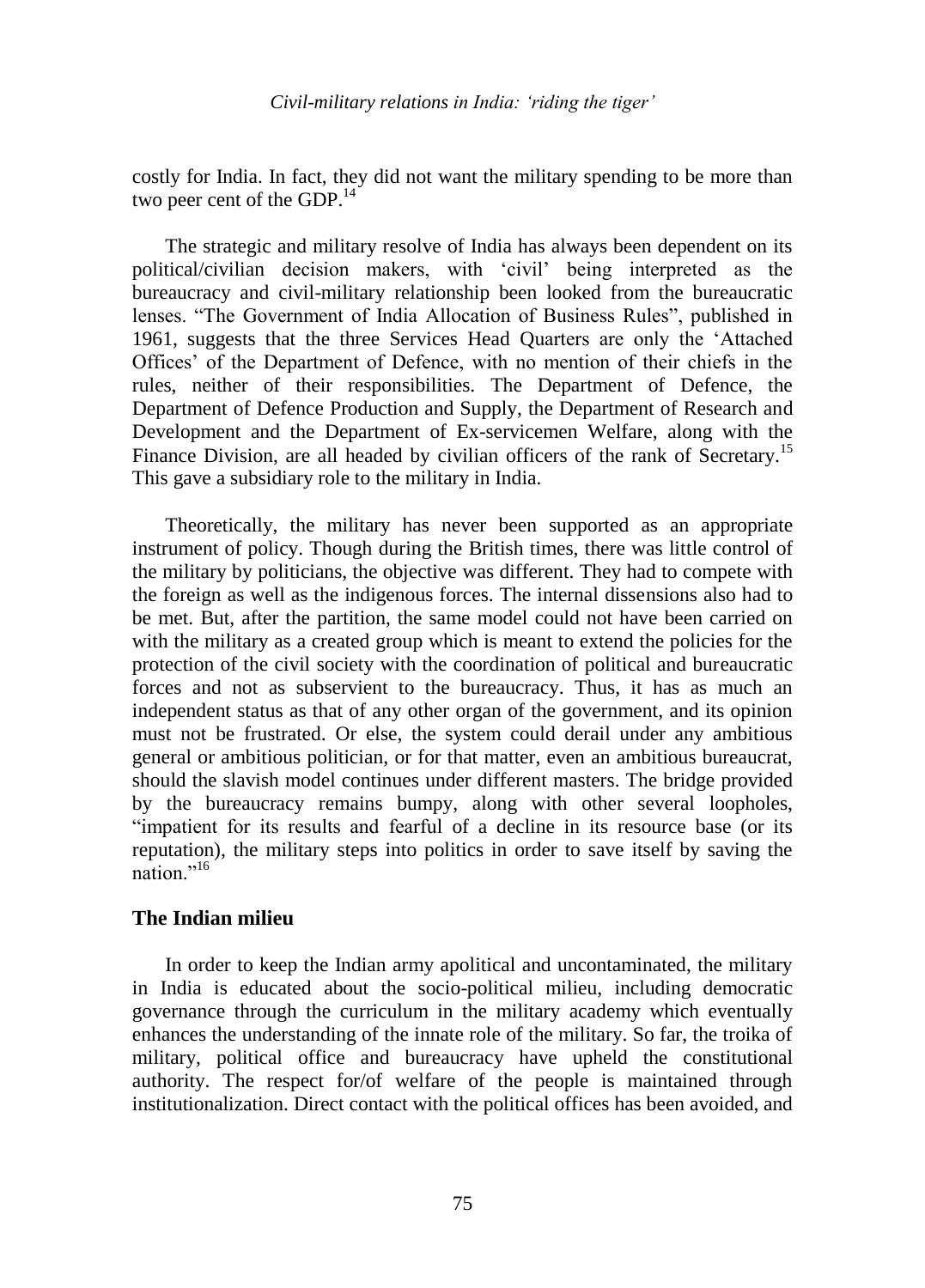consensus was reportedly built pertaining to issues of national security and foreign policy.

This equipoise was maintained during Mrs. Indira Gandhi"s times as well when she surrendered to the Chief of Staff Sam Manikshaw"s decision to postpone military operations against Pakistan in 1971 for nine months.<sup>17</sup> On the other hand, anguished and bruised by the political decision of "Operation Blue Star", (the storming of the Golden Temple by the Indian military in 1984) the decorated Sikh General Aurora, hero of the 1971 Bangladesh operation, resented and said "army is used to finish problems created by the politicians."<sup>18</sup> Similarly, Colonel Gorinder Singh Ghuman, appointed as commander for the operation, in his interview after retirement, highlighted the agony experienced by the Sikh soldiers, saying that "it was a time when Sikh troops in some other units were revolting" and there was a question mark on their loyalties. They were not trusted and felt betrayed.<sup>19</sup> But, India has sailed through these storms. Reportedly, this balance was strived through uniformity in pays and allowances of both the civil and military organizations, and they are on a par with in all the facilities as well.  $20$  However, in recent history, the prism is has bemome foggy and deceptive, with the schisms becoming open, unlike the earlier paradigms when generals never were as public and vocal on their differences as would be seen in the following explanation.

# **The paradox**

Though the armed forces in India are consulted, they are not an essential part of defence policymaking. The Defence Staff is unrepresented. Therefore, reconciliation of demands remain uncoordinated. "India"s current rearmament efforts lack clear political guidance, and the imbalance in India"s civil-military relations means that reforms necessary for the effective use of force have failed to proceed."<sup>21</sup>

On the strategic front as well, "even after a decade of nuclear blasts by India in 1999, the hardliners in India"s strategic thinking are sidelined, in BJP as well, which is considered as a home for them. India lags behind Pakistan in nuclear readiness, in the number of strategic weapons, the delivery systems and command and control mechanisms, is unattended by the political stalwarts. India has still not been able to make an appropriate missile to challenge any of Chinese vital installations in all these years of much resounded armament",<sup>22</sup> is a general concern for Indian policy makers.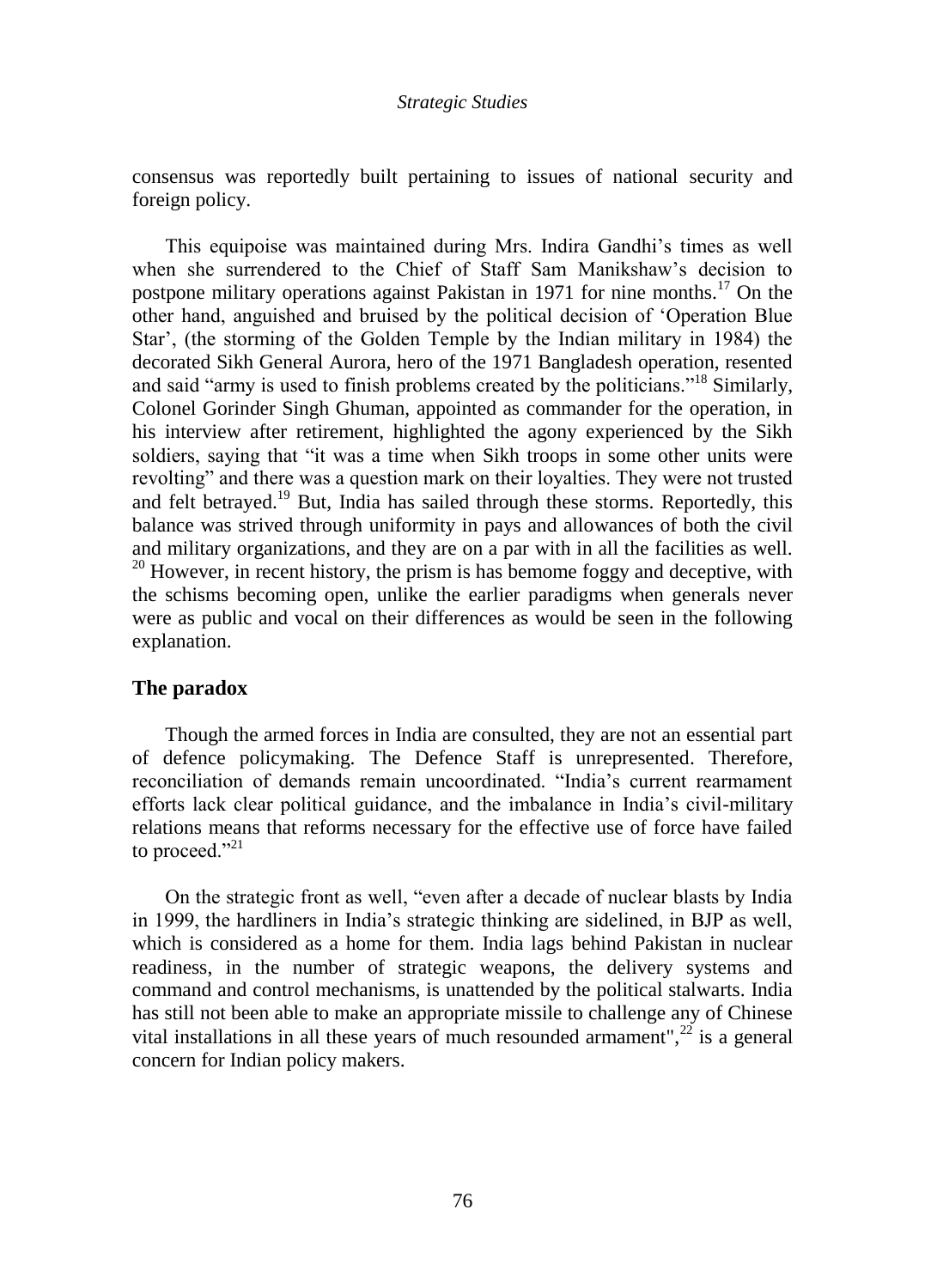The strategic tectonics of India is therefore seen as vulnerable to a conflict between complacent politicians and annoyed and so far consistently obedient strategic/military thinkers. And, military adventurism rises high under aggravation if accompanied with/or faces conservatism and extremism. The predicted electoral victory of Bharatiya Janata Party (BJP) in Indian general elections in 2014 under the leadership of Moodi, who holds a distressful record in the background of massacre of Gujrati Muslims, the paradigm is more fearful.<sup>23</sup> To sustain the consistency in the behaviour of the institutions/organizations, for no matter how well founded and crystallized they are remain susceptible and subjective under the as circumstances analysed above

The divide between civil and military pundits was exposed in January 2012 when a mechanized infantry unit, part of the 33<sup>rd</sup> Armoured Division, based in Haryana, started moving towards Delhi, without a prior notification given to the Ministry of Defence. Similarly, on the same day, a large number of troops, based in Agra also started moving towards Delhi, which embarrassed the Defence Secretary Shashi Kant Sharma, who was visiting Malaysia. The response of the Director General Military Operations, A. K. Chaudhary, to test the ability of troops in times of fog, $2^4$  obviously remained unconvincing. The incident also substantiates the stance that any serving general, like the Indian Army Chief General V. K. Singh, who had moved the Indian Supreme Court , for the first time in the history of India, could throw ripples in a system which is maintaining a façade, successfully though, for so many years.

The Indian military is also despondent on ad hoc decisions taken unilaterally by the Defence Ministry on Defence Procurement. "Indian Military hierarchy is beholden to the idea that they should have a greater say in formulating the national security doctrine." <sup>25</sup> They feel that despite doing the staff and war courses, they are ignored "while bureaucrats and politicians decide how to run military affairs."<sup>26</sup> Reportedly, there has also been resentment by the higher military brass on the institutionalization of the military under strict civilian control.  $27$ 

The intricate but peculiar composition of the Indian military in terms of its ethnic and communal accommodation is yet another aspect which has active anxious ingredients for civil-military relations. Although there is an apparent secrecy retained on the ethnic and religious composition of the Indian military, the column for "Religion" in the recruitment form does speak for the account maintained. Related information is never released either by the military or by the Ministry of Defence, but the logical inferences can be derived from the discussion in Lok Sabha in early 1997, when the government disclosed that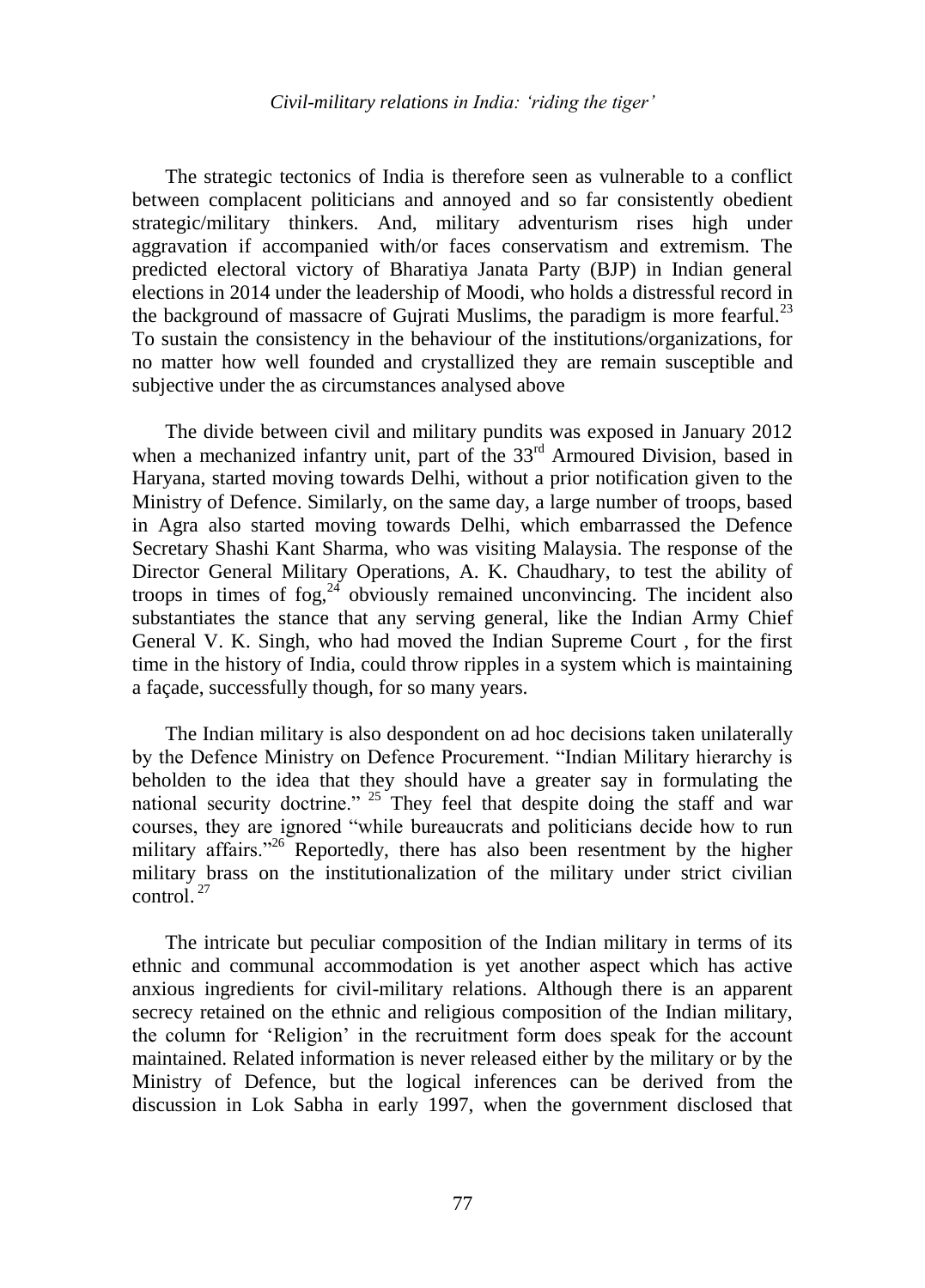"there were religious teachers of the following categories: Hindu Pandits, 1,568, Sikh Granthis, 194; Muslim Maulvis 54; Christian padres, 27 and 11 Buddhist monks."<sup>28</sup> These figures give a rough idea of the formula by which the soldiers are inducted in the military, on the one hand, and also confirm the discrimination impact in the texture of the Indian military.

The backdrop becomes even more interesting when seen from the perspective of attitudes (reflecting bias and prejudice) which clearly challenges the democratic beliefs of equality and respect for human rights. The core of secularity is also wavered by such remarks made by men of as high a rank as that of Lt. Gen. M. I. Chibber, the Adjutant General in 1980-82, saying that Muslims would fight "for Allah and not for the country."<sup>29</sup> Similarly, a handout issued by the Army on April 1. 2001, through the defence wing of the Press Information Department, stated that "No vacancy for Muslims and Tradesmen."<sup>30</sup> That substantiates their arrogant viewpoint and is exasperating for the soldiers of the military serving the cause of "Nationhood". This mindset conveys the unpronounced psyche of a Hindu state which has predominant population of Hindus in both the bureaucracy and politics. The turf is simmering for a showdown in civil-military relations.

"To commit genocide," says Peter Balakian, scholar of the Armenian genocide, "you have to marginalize the sub-group for a long time."<sup>31</sup> The rise of Nirendra Moodi with an overwhelming majority after a few months in the elections following the genocide planned and executed by his government in 2002, is reflective of fault lines in Indian Nationalism.<sup>32</sup> This gave him an authority to even play with the Indian Prevention of Terrorists Act (POTA), under which the immunity clause was not followed according to the democratic procedure. These joys of democracy through the extension of vote bank neither substantiate the much pronounced democratic system nor secularity in India. They challenge the cohesion required in the collectivistic orientation of military organization. The military policies as an extension/carrier of internal policies are designed to foster group cohesion.  $33$ 

# **The 2014 elections**

Once again, the upcoming Indian general elections in 2014 present a scenario of battlefield worn out by the technocrats, with the slide of the administration and ruptured by the reputation of icons with the headlines of corruption. Sixty-one per cent of Indian youth want Moodi to be the next prime minister. Hence, the future generation is alarmingly prepared with the egoistical legacy of a Hindu radical state.<sup>34</sup> This ethos is translated in the military as well which is a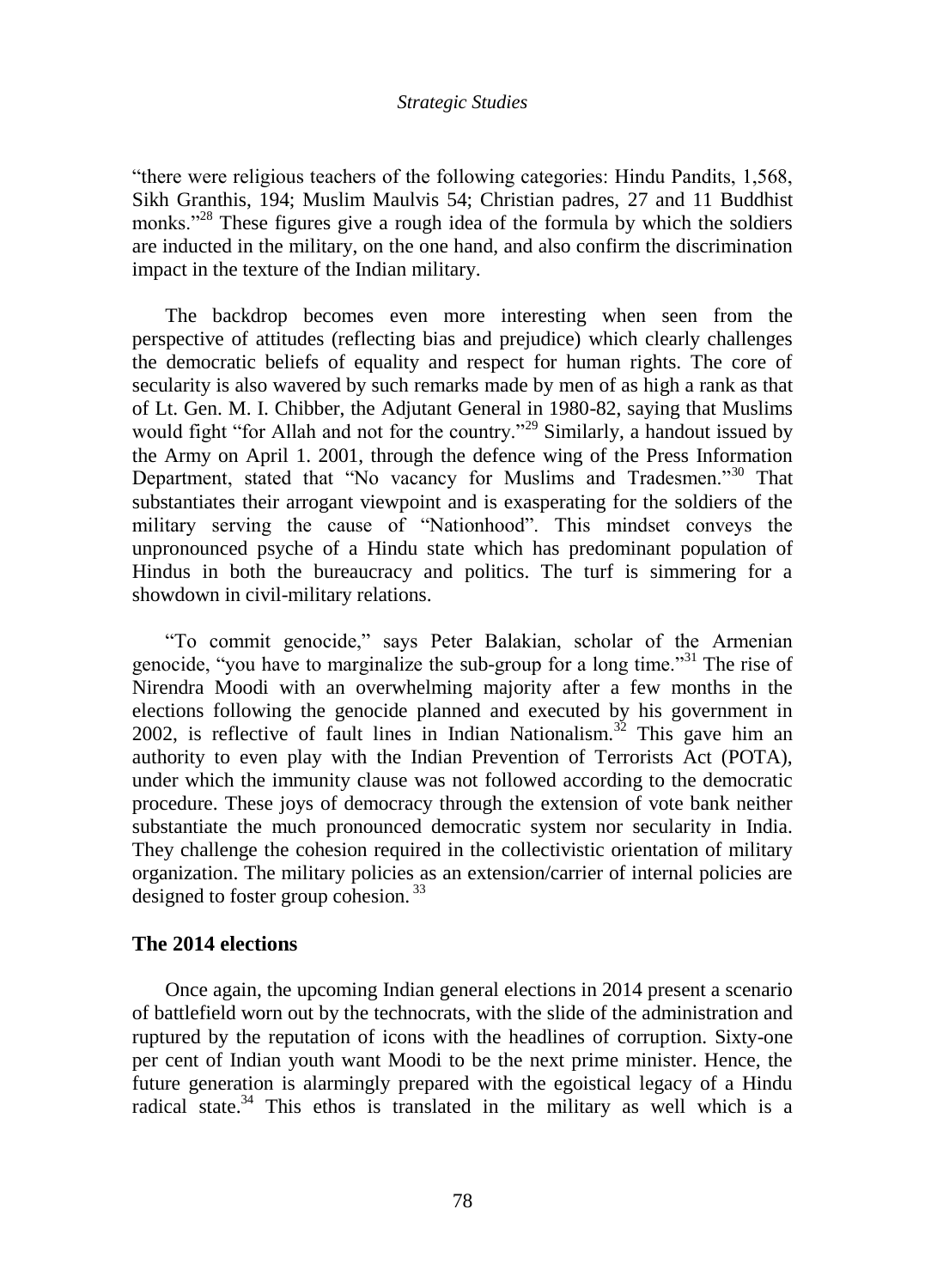### *Civil-military relations in India: 'riding the tiger'*

combination of majority and minority while testing the fragile vulnerability of the minority. Under such circumstances, it seems unlikely for India to maintain the balance in civil-military relations.

The intolerance towards non-Hindus exhibited by paramilitary policing, and regulation policies on different occasions and at different points of time, especially with the rise of Hindu fundamentalism in 1980s, undermines the buzzword of secularism once again by contradicting its principles and divides society by inculcating prejudice. When this chauvinism creeps into the workplace, the institutional/organizational sanctities are not only threatened but also expose the farcical facade. In one of the interviews with a Central Reserve Police Force (CRPF) officer (whose name is not exposed in the source) on recruitment in the paramilitary forces of the Muslims, he said that the first word which comes in the mind on hearing the word 'Muslims' is "criminals" and the "Muslim community localities are mapped as criminal zones by paramilitary regiments in their deployment stations.<sup> $35$ </sup> There have been several occasions in India where caste-based and religion-rigged partisanship has compromised the social structure of the paramilitary support services to the mainstream Indian military.

The prevalence of this political intransigence in the Indian statute restricts human rights on the one hand, and on the other, gives a free hand to heinous acts like extrajudicial killings, torture, forced disappearances, mass rape and detention without trial. The Armed Forces Special Powers Act (AFSPA) of 1958, grants the Indian armed forces, for example, extraordinary powers such as the use of lethal force on the basis of "reasonable suspicion". Most of the democratic world would dub this Act draconian for security powers. Although much voice has been raised even by the United Nation Human Rights bodies for the review of the Act, especially on the "shoot to kill" and "immunity provisions" of the Act, it has gained permanent footings with "emergency powers" after the Mumbai terrorist attack in  $2008^{36}$ 

### **The poverty explosion**

The poverty graph with 29.8 per cent (2010) of the total population<sup>37</sup> living below the subsistence level in India speaks volumes on the disintegrated and discriminated Indian social structure, where corruption is death-rooted to pave the way for exploitative forces. The big fish, whether coming from political institutions, military organizations or the bureaucratic club are empowering/ expanding the spheres of defined roles for personal interests, which can easily imbalance the class relations of social structure.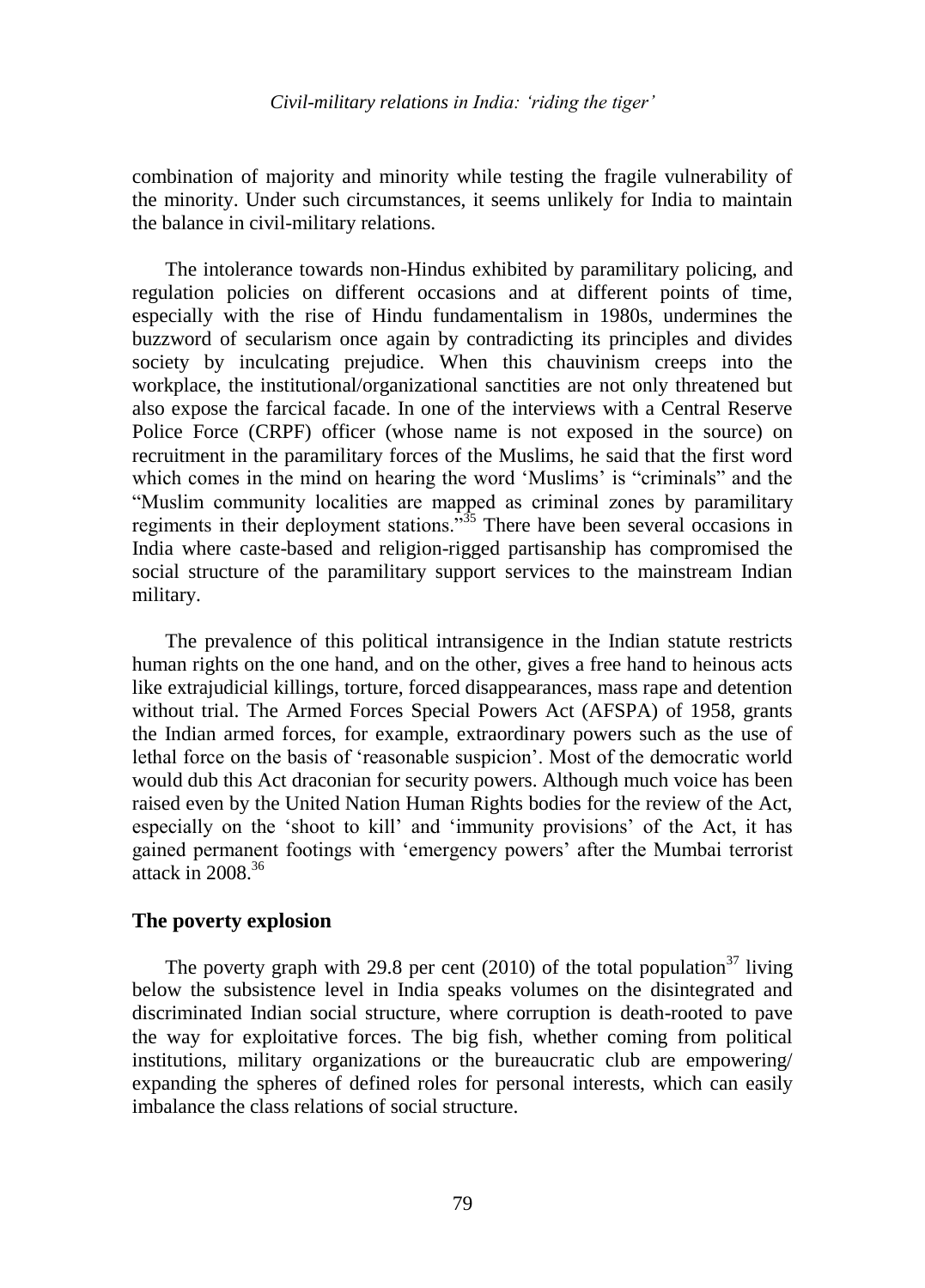# **The region**

The spill over of this imbalance would have unbearable repercussions on the regional countries so vital in the era of regionalism. That would defy the new world order, globalism and globalization. Furthermore, it would also be a blatant denial of the already defined policies of Nehru, who had emphasized friendly relations with the neighbouring countries, in order to keep the needs of the Indian military to its minimal. A military equipped with highly sophisticated conventional military technology, both quantitatively and qualitatively, would be tempted to assert itself in the wake of any repression from the bureaucracy or political dictation. The recent example of the Siachin Glacier when the generals have refused to surrender to the political decision makers, is a dichotomy well prone to favour gradual empowerment of military decisions on the one hand, and on the other, non-reliance on the wisdom of the prevalent system, which is expected to be taken over by either radicalism (Moodi) or inexperience (Rahul). India is still developing and, therefore, this delicate balance needs more efficient administration which otherwise may open other opportunities. The prism is weaker in the absence of astute actors and the rupture is evident.

The interests of international actors to grant a "pivot" role to India to maintain a balance vis-à-vis China has further complicated the collage of the region already labelled with the dictions of a 'powder keg', 'terrorism' and 'extremism'. By making the region a theatre for the global 'War on Terror', interaction and integration in civil-military roles is dense. In realpolitik, to stay oblivion to state craft is a tough choice.

# **Conclusion**

 $\overline{a}$ 

It is understood that the location of authority has no permanent destination. The administrative alliance between politicians and the civil servants or complete indoctrination of the civilian control over military is perhaps more unacceptable than before for the mighty army of India as a military force-in-being. The contradicting obsession of organizational integrity\* and political authoritarianism has created a dilemma. Equipped with maximum authority in the wake of

<sup>\*</sup> "Even in Europe, the origins of military professionalism do not go back much before 1800 and did not take a firm grip until nearly a century later, therefore social class distinction ... probably still carries some weight in most European countries," - Downey.T.J.C. McGraw-Hill book company (UK limited), Published 1977, p. 92.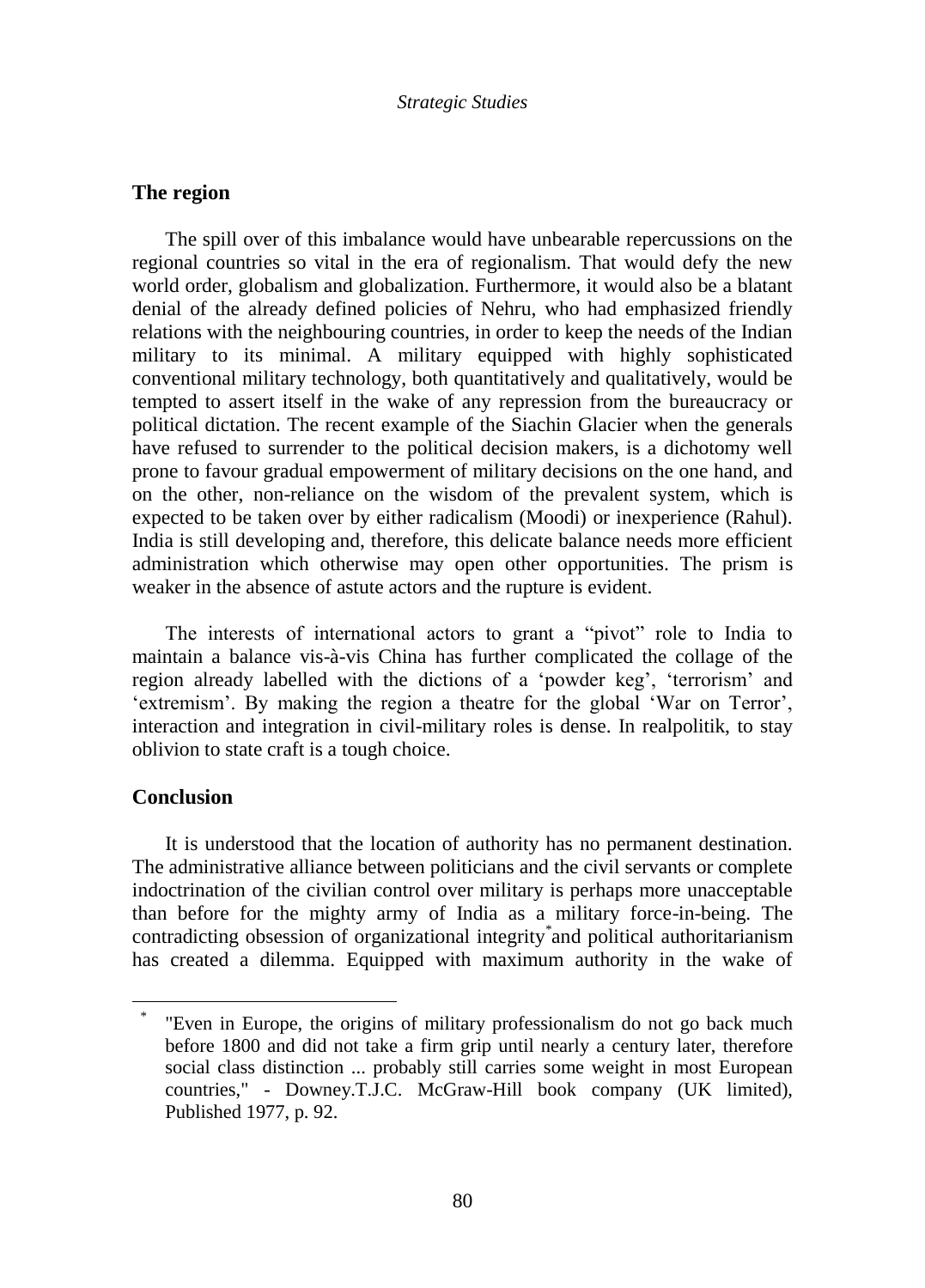### *Civil-military relations in India: 'riding the tiger'*

opportunities in terms of individual leadership or ideology has also made them vulnerable, whereas the peripheries of behaviour necessitate professional articulation\*\*which is already decaying in this tug of war for power.

As observed above, the organizational structure of the Indian military has come a long way, starting from a national army and remained a model combination of conciliation between military and democracy in India for long. However, it is facing the socio-demographic non-representation in the military organization since the recent past. That is affecting the collectivistic orientation of the military as an organization by religious tagging and emotional makeup of a soldier from a secular army. Furthermore, the individualistic orientation when brought to the defence by the economists has to be compatible with the behavioural science, particularly in the military if is seen from a theoretical prism.

Such individual incentives are ruptured when the overall socio-economic factors are also broken by the overall atmosphere of both society and polity. Realistically, under such discriminatory circumstances, patriotism and nationalism hardly remain a stimulus. In India, the prevalent connect between the society, military and the state is more under the attire of "Rising India" or "Risen India" originally serving the happiness of economic actors, is corresponding weakly with the poverty stricken demography of India where poor is getting poorer and the rich richer giving space to anti-peace activities. The overindulgence of Indian military through paramilitary forces has further exposed them to their economic deprivation as compared to their counterparts in the corporate and the civilian sector.

Furthermore, organizations are instruments of policies which when they lose their binding gel are likely to be contaminated by riots, corruption, dissentions and discrimination. Intangible factors of socio-political and socio-economic nature which have so far been delicately poised either by a system or individuals in India are hence under threat due to several anomalies highlighted in the procedure and the spirit of Indian democracy by scholars such as Atul Kohli, Arundhati Roy, Pukhaj Misra and Khushwant in their work.

 $\frac{1}{2}$ \*\* "India does not have an explicitly articulated security policy. This is so despite the existence of a National Security Council," Col. (Retd.) Ali Ahmed, "India's Strategic and Military Doctrines: A Post 1971 Snapsot," *The Journal of the United Service Institution of India*. Volume cxxxxiv, October-December 2009, No.578,p. 505.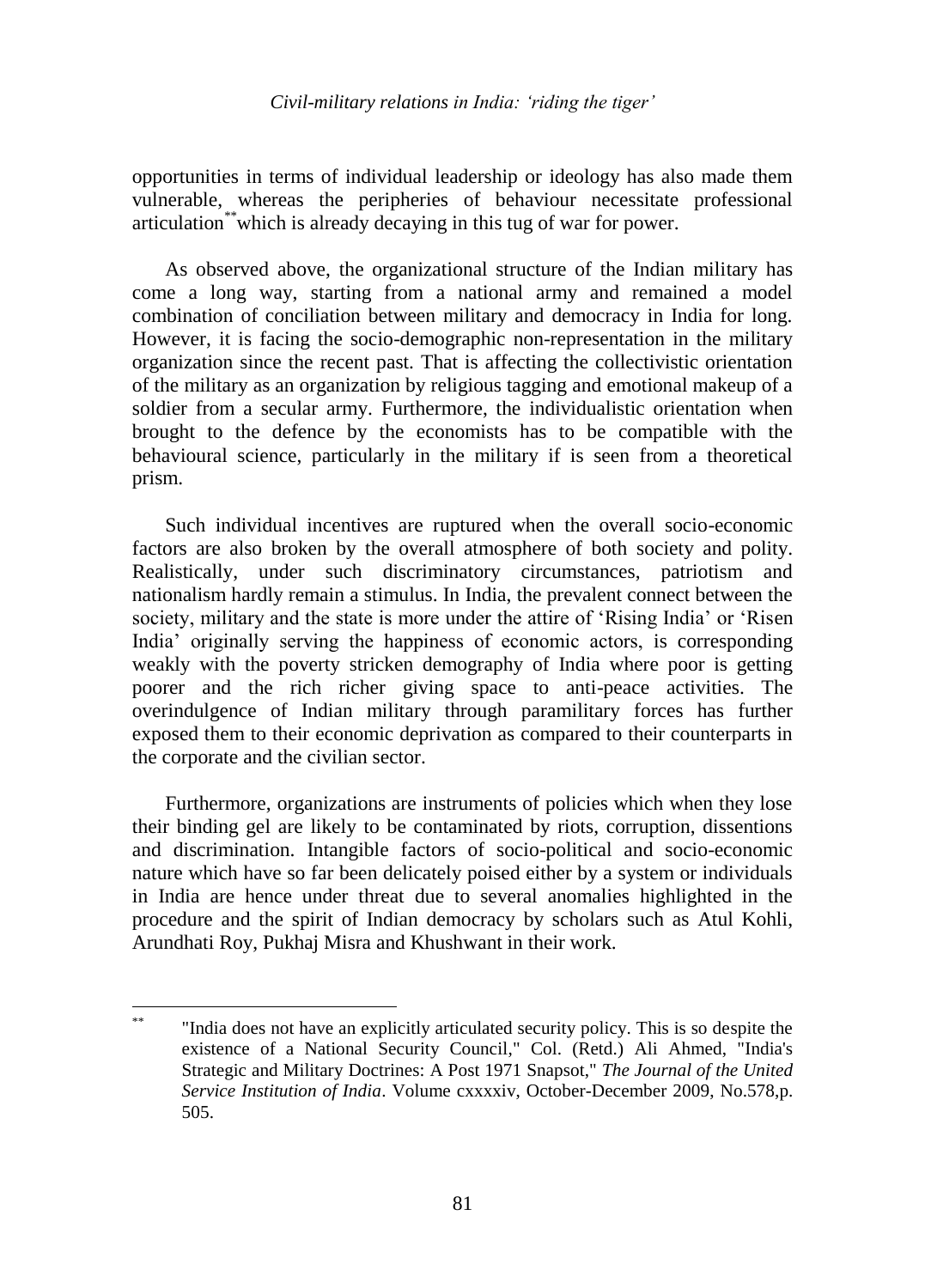Hence, this writer's apprehensions as a Pakistani neighbour are at various levels:

- a. De-secularization of the Indian military.
- b. Changing moods of the Indian military through overt assertion on political decisions.
- c. Combination of conversion in the moods of Indian military from influence and the predictive win of radicalism in 2014.
- d. The 'pivot' role granted to a ruptured polity. Would India continue to think politically in case of any regional or global role given and retard the military adventurism having massive compilation of both conventional and strategic hoard and with reactive policies to follow through?

### **Appendix**

- (1) The normal constitutional channels.
- (2) Collusion and/or competition with the civilian authorities.
- (3) The intimidation of the civilian authorities.
- (4) Threats of non-cooperation with, or violence towards, the civilian authorities.
- (5) Failure to defend the civilian authorities from violence.
- (6) The exercise of violence against the civilian authorities.

These six methods are specifically related to the level of intervention in question and the relationship may be expressed thus:



Source: S.E. Finer, The Man on Horseback: The Role of Military in Politics, Middlesex, 1975. p. 127.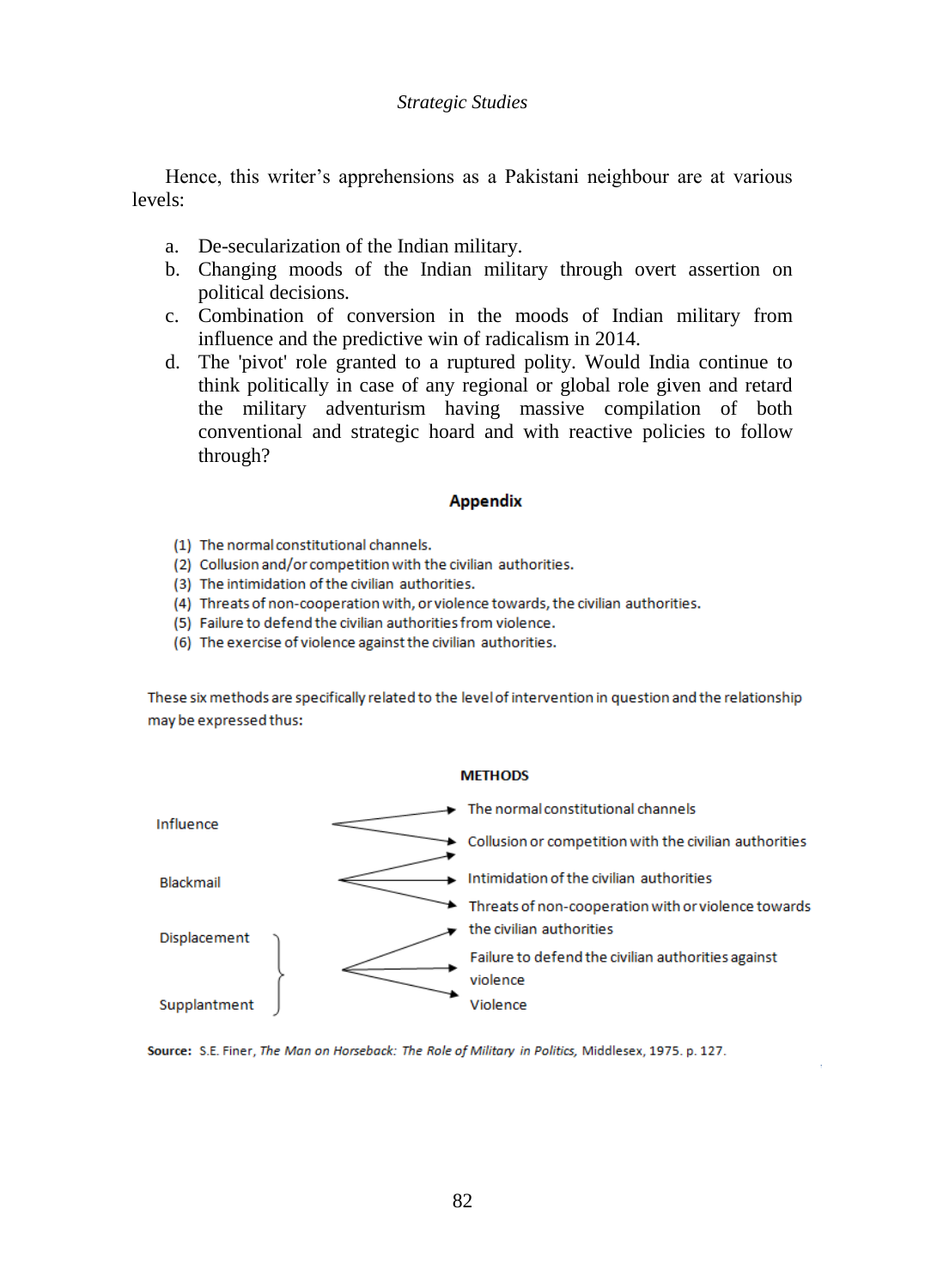# **Notes & References**

- $\frac{1}{1}$ S.E. Finer, *The Man on Horseback: The Role of Military in Politics,* Middlesex, 1975, p.127.
- <sup>2</sup> Atul Kohli, *Democracy and Discontent: India's Growing Crisis of Governability*, Cambridge University Press, 1990, p. 8.
- 3 Edited by; Kumar Rupesinghe, and Tishkov, A. Valery. "Ethnicity and Power in the contemporary world". Chapter 10. United Nations University Press, The United Nations University, 1996. Shibuya-Ku, Tokyo, p. 150.
- <sup>4</sup> Ayesha Siddiqua, "How to make the elephant dance", *The Express Tribune*  (Islamabad), May 22, 2013.
- <sup>5</sup> Basharat Hussain Qazilbash, "Civil-Military Relations in India: The Army Remains the Final Arbiter", http:/www.pakistantoday.com.pk/?P235723, accessed June 4, 2012.
- 6 Stephen P. Cohen, *The Indian Military: Its Contribution to the Development of a Nation* (Bombay: Oxford University Press, 1971).
- 7 Ibid.
- 8 Ibid.
- 9 Ibid.
- $\frac{10}{11}$  Ibid.
- $\frac{11}{12}$  Ibid.
- <sup>12</sup> Basharat Hussain Qazilbash, "Civil-Military Relations in India: The Army Remains the Final Arbiter", op.cit.
- $\frac{13}{14}$  Ibid.
- D. Sunil & Stephen P.Cohen. "Is India ending its Strategic Restraint Doctrine", *Centre for Strategic and International Studies,* Washington, Spring 2011.
- <sup>15</sup> Dhiraj (Air Marshal) Kukreja, Dhiraj . "Higher Defence Management through Effective Civil-Military Relations", *Indian Defence Review*, Vol. 27, October-December 2012, p.5.
- <sup>16</sup> Cohen, *The Indian Military: Its Contribution to the Development of a Nation* (Bombay: Oxford University Press, 1971).
- <sup>17</sup> Rahul K. Bhonsle, "Civil-Military Relations The Indian Case, *Background Paper,* (Islamabad: Pakistan Institute of Legislative Development and Transparency (PILDAT), June 2011.
- <sup>18</sup> Cohen, *The Indian Military: Its Contribution to the Development of a Nation* (Bombay: Oxford University Press, 1971).
- $19$  Rahul K. Bhonsle, op.cit.
- $\frac{20}{21}$  Ibid.
- Ramachandra Guha, "The Axis Year: When India was closest to being a nonfunctioning anarchy", October 19, 2009, p. 14.
- <sup>22</sup> Dogra, Chander Sub. "We are clubbed with the terrorists", *OutlookIndia.com. October19, 2009.*